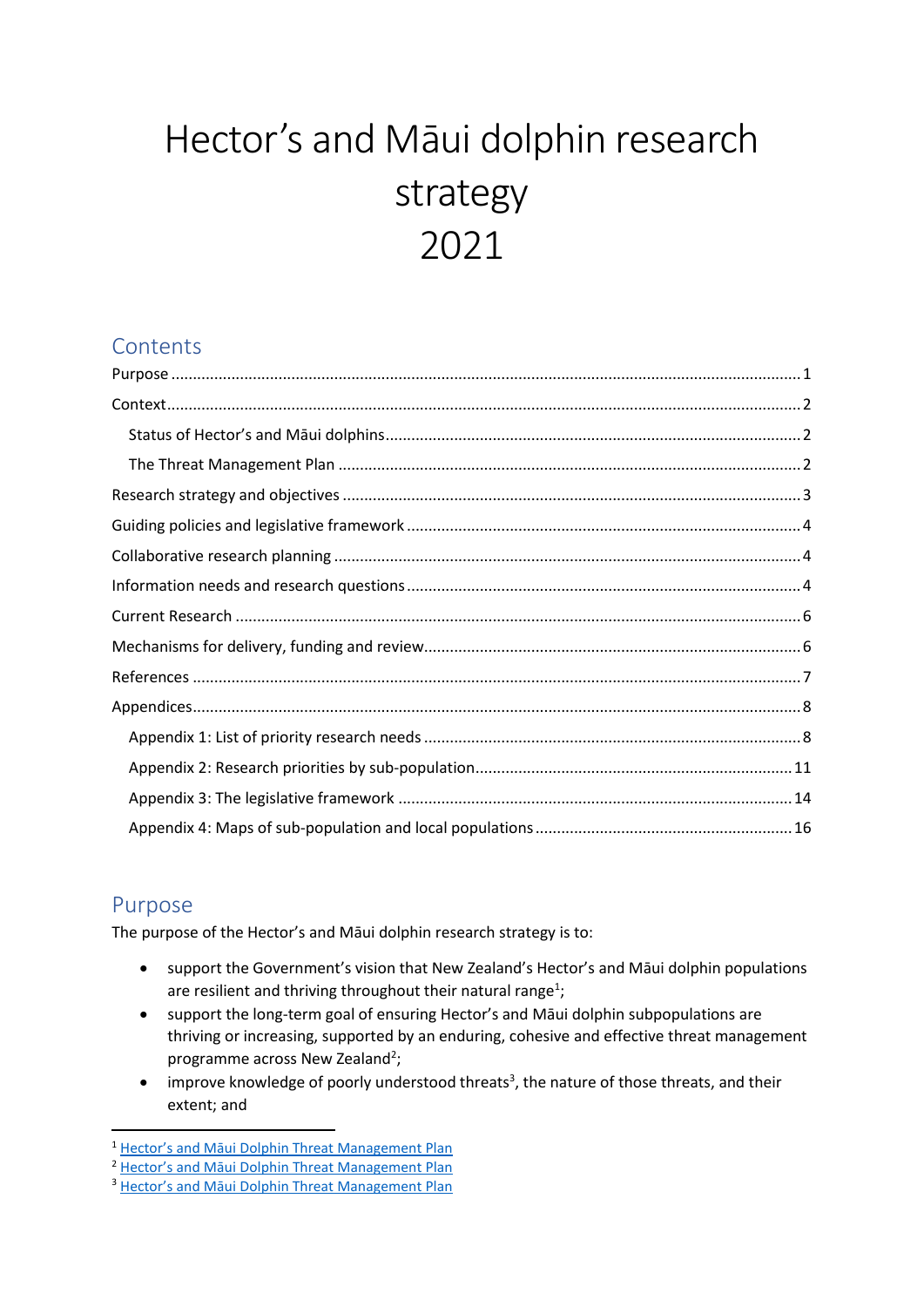• identify and prioritise resources for new research, monitoring of populations and management measures, and to inform management responses to those threats.

## <span id="page-1-0"></span>**Context**

Hector's and Māui dolphins are small coastal dolphins found only in New Zealand. Hector's dolphins were gazetted in 1999 as a threatened species under the Marine Mammals Protection Act 1978 (MMP Act). Since 2002, Hector's dolphins (*Cephalorhynchus hectori hectori)* and Māui dolphins (*C. h. maui*) have been designated as separate sub-species in recognition of the genetic and morphometric differences between the populations. Hector's dolphins live mainly around the South Island and Māui dolphins are only found on the west coast of the North Island (WCNI).

#### <span id="page-1-1"></span>Status of Hector's and Māui dolphins

Hector's dolphins are ranked as *Nationally Vulnerable* under the New Zealand Threat Classification System (NZTCS, Baker et al. 2019) with an overall population estimated to consist of around 15,700 individual dolphins (MacKenzie & Clement 2014, 2016). Māui dolphin is ranked *Nationally Critical* under the NZTCS (Baker et al. 2019) and has an estimated population of around 63 (95% c.i. 57-75) individuals above 1 year of age (Baker *et al.* 2016). Population trends are uncertain for populations of both Hector's and Māui dolphins. Due to their very low population size Māui dolphins are particularly vulnerable to any human-induced deaths.

#### <span id="page-1-2"></span>The Threat Management Plan

In response to public and government concern about the effect of human-induced deaths on these dolphins, the Hector's and Māui Dolphin Threat Management Plan (TMP) was developed in 2008. The Māui dolphin component was reviewed in 2012, and a review of the TMP for each subspecies was undertaken collectively in 2019<sup>4</sup>.

The TMP operates on a "subpopulation" scale. This means it differentiates between the two subspecies and recognizes the east (ECSI), west (WCSI), north (NCSI) and south (SCSI) coasts of the South Island as separate Hector's dolphin subpopulations, consistent with genetic evidence. There have been sporadic sightings of animals off the east coast of the North Island (ECNI), but there is not enough information to assign them to a sub-population, and there is not enough evidence to suggest that there is a consistent, self-sustaining population in this region.

For the purpose of this research strategy the west coast North Island (WCNI) is divided into the *northern zone* for the area north of Cape Egmont in Taranaki and *southern zone* for the area south of Cape Egmont to Wellington. The *northern zone* includes the core range of the Māui dolphin population, and the *southern zone* provides for the future recovery of the Māui and/or Hector's dolphins into their historical natural range. The *southern zone* may currently be used by dolphins to move between the South Island and the North Island.

The areas described above are used to help structure this research strategy. Maps showing the along-shore boundaries of these areas can be found in Appendix 4.

There are a number of threats to the dolphins such as:

- Set net and trawl fishing;
- Toxoplasmosis and other diseases;

<sup>4</sup> [Hector's and Māui dolphin Threat Management Plan](https://www.doc.govt.nz/our-work/protecting-species/protecting-marine-species/our-work-with-maui-dolphin/hectors-and-maui-dolphin-threat-management-plan/)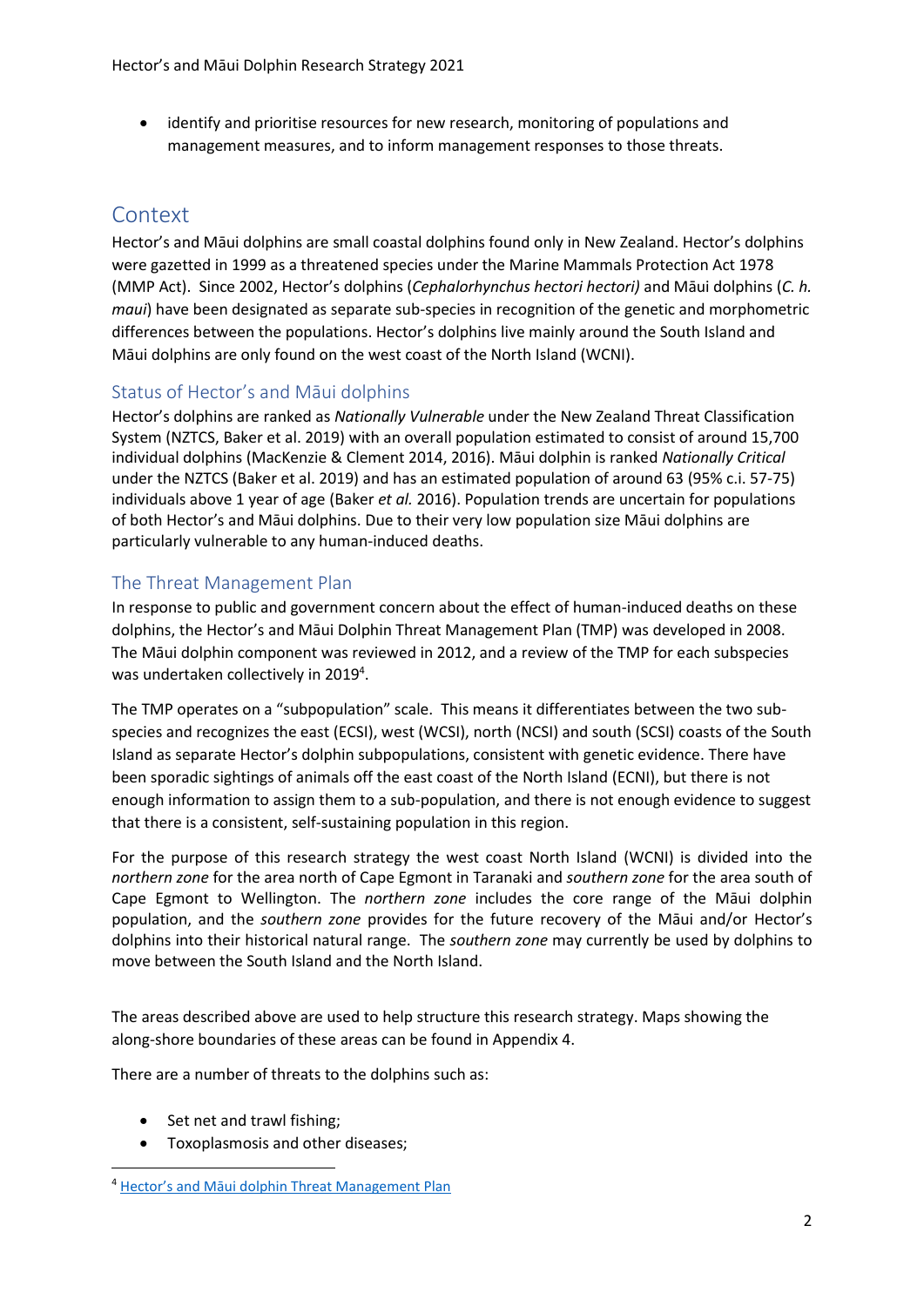Hector's and Māui Dolphin Research Strategy 2021

- Seismic surveying;
- Seabed mining;
- Dolphin watching and vessel traffic;
- Oil spills;
- Other pollution and sediment run-off;
- Coastal development; and
- Climate change.

These threats may affect the dolphins through various overlapping direct and indirect mechanisms including injury, disease, disturbance, noise, habitat modification, impacts on prey distribution and abundance, reduced foraging success, displacement, and habitat fragmentation. The severity of impacts can be context and scale dependent and will vary depending on a range of interrelated factors (for example, location, spatial extent, size of an operation, technology and timing).

Some of these threats are well understood and extensively addressed in the TMP, such as commercial fishing, whereas others are not well understood, nor well addressed e.g. climate change and indirect effects of human-induced changes in their habitat.

Of these threats, commercial and recreational set-netting, trawling, toxoplasmosis, seismic surveying and seabed mining are actively managed under the TMP. The other threats listed above are mostly managed under other existing regulatory regimes that are generally considered appropriate for managing the risks to Hector's and Māui dolphins.

## <span id="page-2-0"></span>Research strategy and objectives

Gathering more information on Hector's and Māui dolphins and the threats impacting them is crucial to ensuring the actions implemented under the TMP are appropriate and lead to subpopulations thriving and recovering.

Under the TMP, this research strategy has been developed to coordinate research activities amongst government agencies and other research providers. This strategy will be reviewed annually.

The research objectives are:

- Improve information on cause of death of beach-cast dolphins;
- Improve understanding of diseases impacting Hector's and Māui dolphins;
- Improve information on dolphin distribution and movements;
- Improve information on the distribution of dolphin prey;
- Continue monitoring population size, trends and factors important to population growth for Māui and Hector's dolphins;
- Characterise reproductive life history parameters and understand factors that might impair calving rate and survival of offspring;
- Improve information on fisheries impacts; and
- Improve estimation of dolphin subpopulation status and trends.

The threat from the disease toxoplasmosis caused by the parasite *Toxoplasma gondii* is being addressed within a separate research plan that reflects the complex nature of the problem and its terrestrial origin in cats.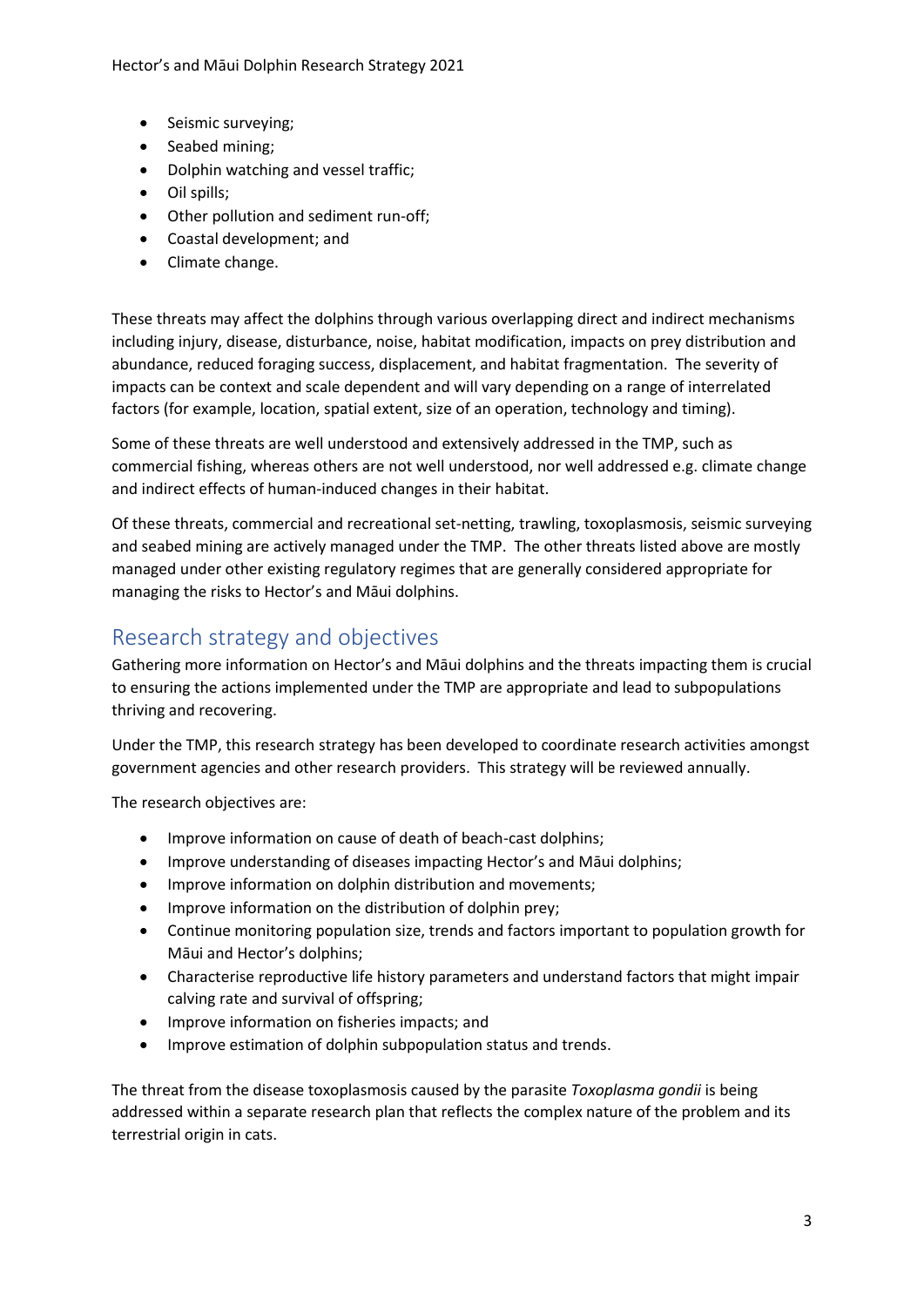## <span id="page-3-0"></span>Guiding policies and legislative framework

This research strategy is guided by the responsibilities and legislative framework of DOC and Fisheries New Zealand. DOC is the leading central government agency responsible for the conservation of New Zealand's natural and historic heritage, which includes Hector's and Māui dolphins. Fisheries New Zealand is responsible for managing fisheries and their effects on protected species. Regional councils provide for the protection of the habitats of indigenous fauna under the Resource Management Act 1991. There are a number of policies and legislation that guide agencies' responsibilities, which are outlined in Appendix 3.

## <span id="page-3-1"></span>Collaborative research planning

An effective management and monitoring process for Māui and Hector's dolphins must be based on robust information and evidence-based decision-making. To allow input into this process by the science community, two workshops were held with invited participants from New Zealand and overseas to:

- Evaluate relevant knowledge gaps;
- Identify tools and methods to fill these gaps; and
- Prioritise research to best advance our understanding of Hector's and Māui dolphins, with a view to informing appropriate future management options for each sub-species.

DOC and Fisheries New Zealand used the information identified through these workshops to help develop this research strategy.

## <span id="page-3-2"></span>Information needs and research questions

The priority information gaps identified from the workshops are listed in Appendix 1. These priorities fall under the following themes<sup>5</sup>:

- **1) Life history and population dynamics**
	- a. *Understanding populations* (at different scales as appropriate)
		- i. Demographic assessment of sub-populations: annual reproductive rates, reproductive status, age and sex structure, and survival rates – to assess the level of risk each population faces and monitor population trajectory [1]
		- ii. Understanding genetic population structure which may influence the population resilience and therefore population viability, and changes in genetic diversity through time. [14]
		- iii. Understanding genetic relationships and connectivity of adjacent Hector's dolphin populations at different scales. [15]
	- b. *Distribution* 
		- i. Particular focus on smaller sub-populations and areas recognised as high risk, or uncertain from the Spatially Explicit Fisheries Risk Assessment  $SEFRA<sup>6</sup>$ . [2]

<sup>&</sup>lt;sup>5</sup> Numbers in square brackets [##] reflect the average priority assigned by participants in the workshops to the top 25 high ranking questions identified in the workshop.

<sup>6</sup> <https://www.mpi.govt.nz/dmsdocument/35007/direct>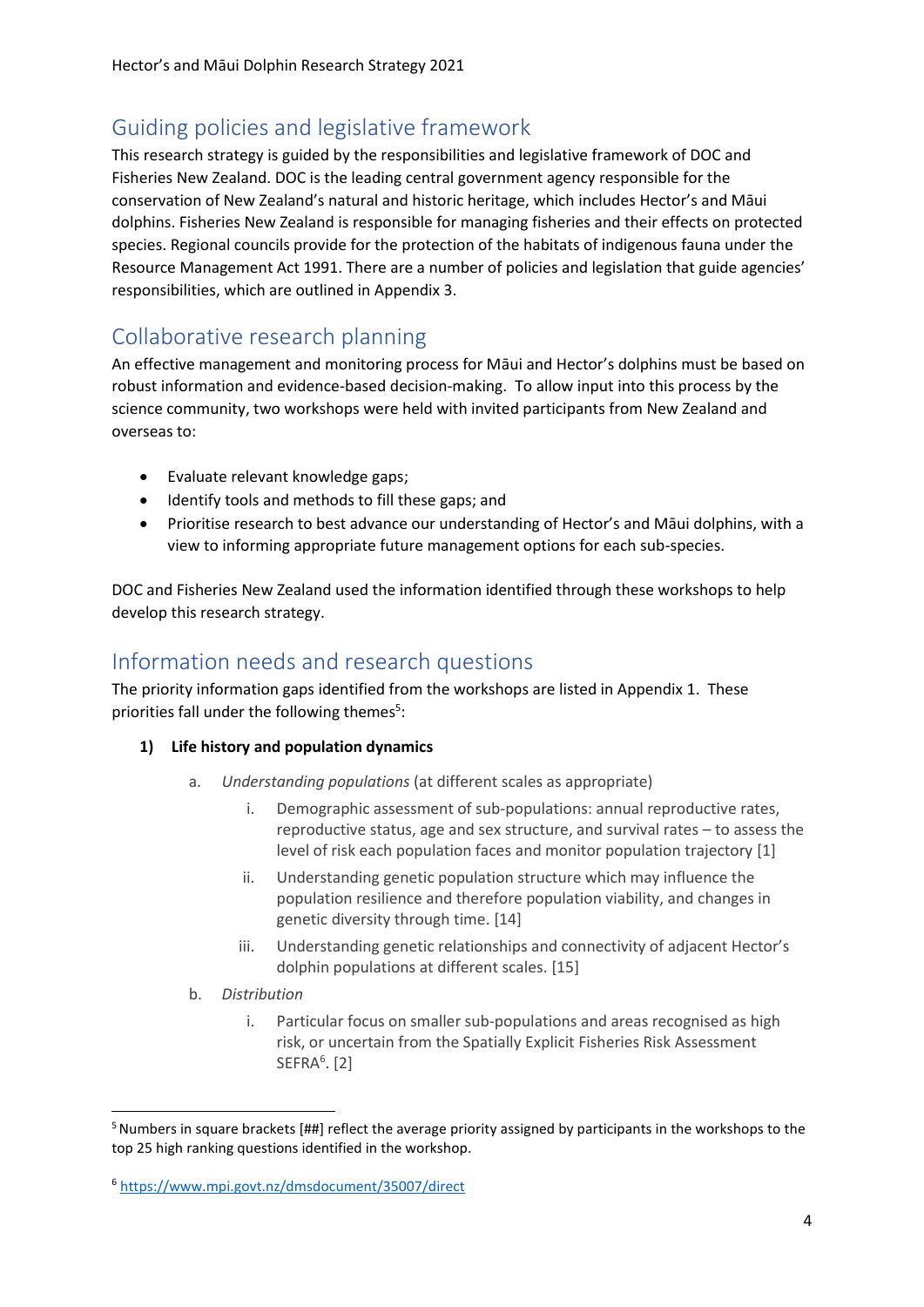- Temporal and spatial variability in distribution of key populations [2]
- Understanding offshore distribution [5]
- Understanding diel movements [19]
- Understanding factors influencing connectivity/dispersal between subpopulations [9]
- Improve existing distribution modelling from the TMP risk assessment [6]
- Understanding the distribution and genetics of ephemeral populations e.g. ECNI, WCNI – *southern zone* [20]
- Do the animals on the ECNI represent a remnant population or new immigrants? [23]
- ii. Understanding what factors within turbidity are driving distribution [23]
- c. *Abundance and population trajectories*
	- i. Estimated total population size and annual rates of population growth or decline for key populations at different scales as appropriate [3]
	- ii. Reconciling population estimates from different methods and techniques, to understand and potentially correct for inherent biases when using each method [11]

#### **2) Habitat use, behaviour, and diet**

- *a. Understanding offshore habitat use* [5]
- *b. Understanding dolphin diet and the seasonal/temporal distribution of prey species* [12]
- *c. Understanding how dolphins are using the water column* [17]
- *d. Understanding diel foraging behaviour* [19]
- **3) Understanding threats**
	- *a. Fine scale understanding of threats to Hector's dolphins from various fisheries*
		- i. Improving estimates of bycatch rates using data with better spatial and temporal coverage [4]
		- ii. Better understanding of cryptic mortality rates [7]
		- iii. Estimating levels of recreational, cultural, and illegal fisheries bycatch [10]
		- iv. Understanding factors that influence dolphin captures in trawl fisheries [16]
		- v. Understanding how the dolphins are interacting with different fisheries. Fine scale behaviour around fishing gear, vessels, and different fisheries types [21]
	- *b. Health – other than Toxoplasmosis* 
		- i. Understanding transmission pathways and population level risk from brucellosis and tuberculosis [8]
		- ii. Effects of brucellosis on reproductive output, as this appears to affect reproductive females [8]
		- iii. Investigating the potential for full-screen health assessments [8]
		- iv. Addressing the seasonal disparity in carcass collection and assessing for more cryptic causes of death during the winter period [13]
	- *c. Pollutants*
		- i. Understanding the sub-lethal effects of noise and the suitability of existing regulations [18]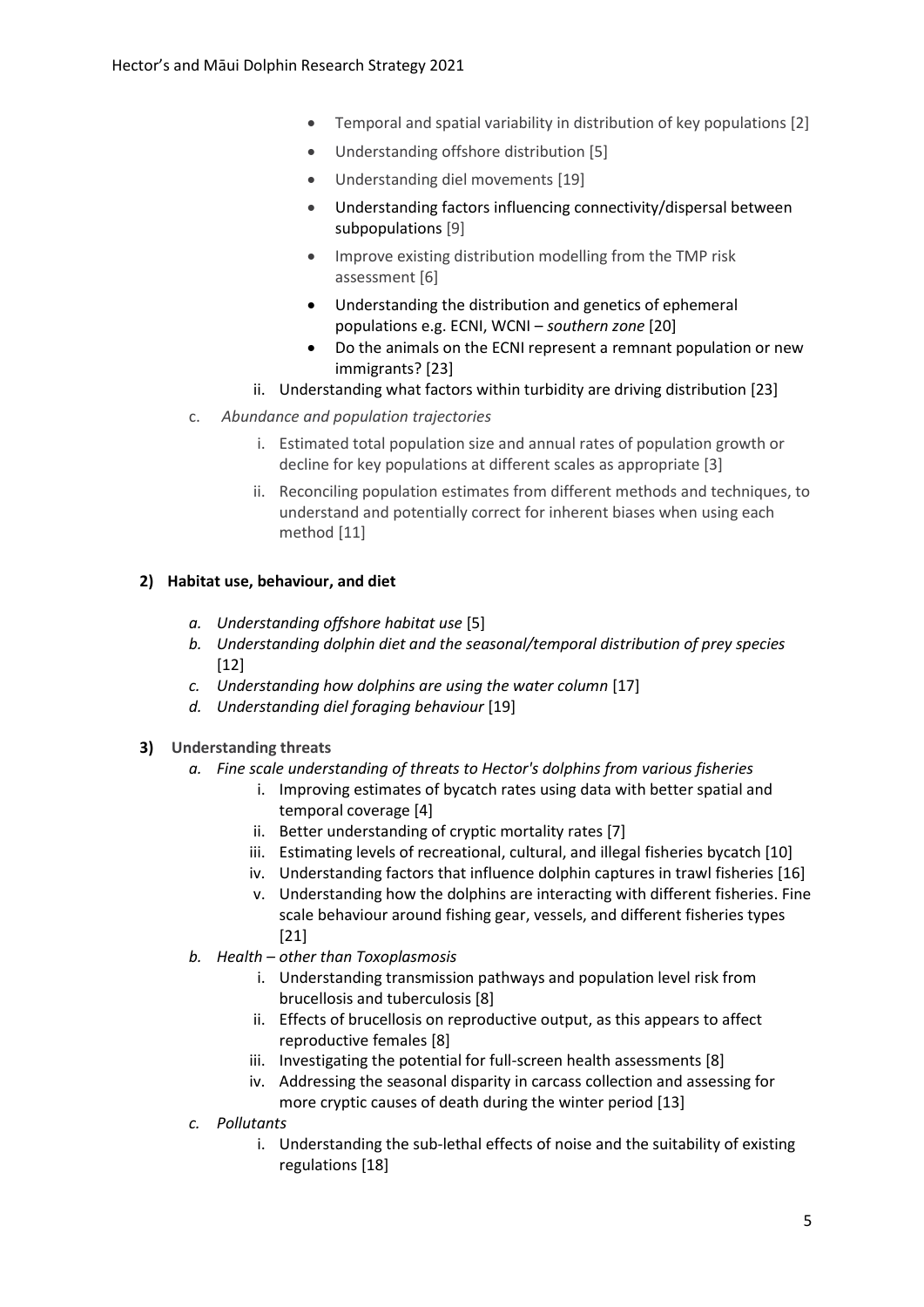- *d. Climate change implications*
	- i. Estimating potential climate change effects on each sub-population, with special focus on Māui dolphins [24]
	- ii. Understanding thermal thresholds for calves [25]
	- iii. Understand climate change effects on key prey species [26]

The clear indication from the workshops was the priority need to focus on demographics, distribution, abundance, and connectivity of small sub-populations. As such, research will first focus on the following:

- West coast North Island northern zone: epigenetic aging, distribution monitoring, and refining of habitat preference models (including diet, and prey distributions).
- South coast South Island: abundance, annual breeding rate, and distribution.
- North coast South Island: abundance and distribution.
- Otago: abundance, determining whether this is a closed or open population, and distribution.
- Key demographic data is still required for life history tables, and key amongst these is an understanding of the frequency of pods with calves. This is best addressed by analysing the long-term Banks Peninsula Marine Mammal Sanctuary database.

Appendix 2 lists research priorities for each sub-population as defined under the TMP structure.

## <span id="page-5-0"></span>Current Research

Current research projects with project descriptions will be updated regularly as they are developed. These projects will align with priorities as listed above and drawn from priories identified for each sub-population in Appendix 2. These current research projects can be viewed in an active document that will be updated regularly, including links to associated outputs.

## <span id="page-5-1"></span>Mechanisms for delivery, funding and review

Research undertaken on Hector's and Māui dolphins can be delivered through several different streams:

- DOC's Conservation Services Programme (CSP) runs an annual planning and procurement process for research that seeks to better understand and/or mitigate against the threat of fishing on protected species. For more information on this programme see the DOC website<sup>7</sup>.
- Observer coverage within inshore fisheries aimed at delivering on the relevant Threat Management Plan objectives for Hector's and Māui is also funded through the CSP. Observers working in offshore fisheries generally have multiple priorities alongside monitoring protected species interactions, which include stock assessments and compliance. DOC contributes to a portion of observer time in these offshore fisheries.
- Research, development and operational work is funded and procured through standard DOC procedures.
- Fisheries New Zealand has an annual fisheries research services planning and procurement process that includes protected species research.

DOC and Fisheries New Zealand have committed funding towards research on the dolphins, however, there are other funding opportunities from other agencies or interested parties:

• Other Government funding streams may be able to contribute to research on Hector's and Māui dolphins (e.g. Ministry of Business Innovation and Employment, Crown Research Institutes core

<sup>7</sup> <https://www.doc.govt.nz/our-work/conservation-services-programme/>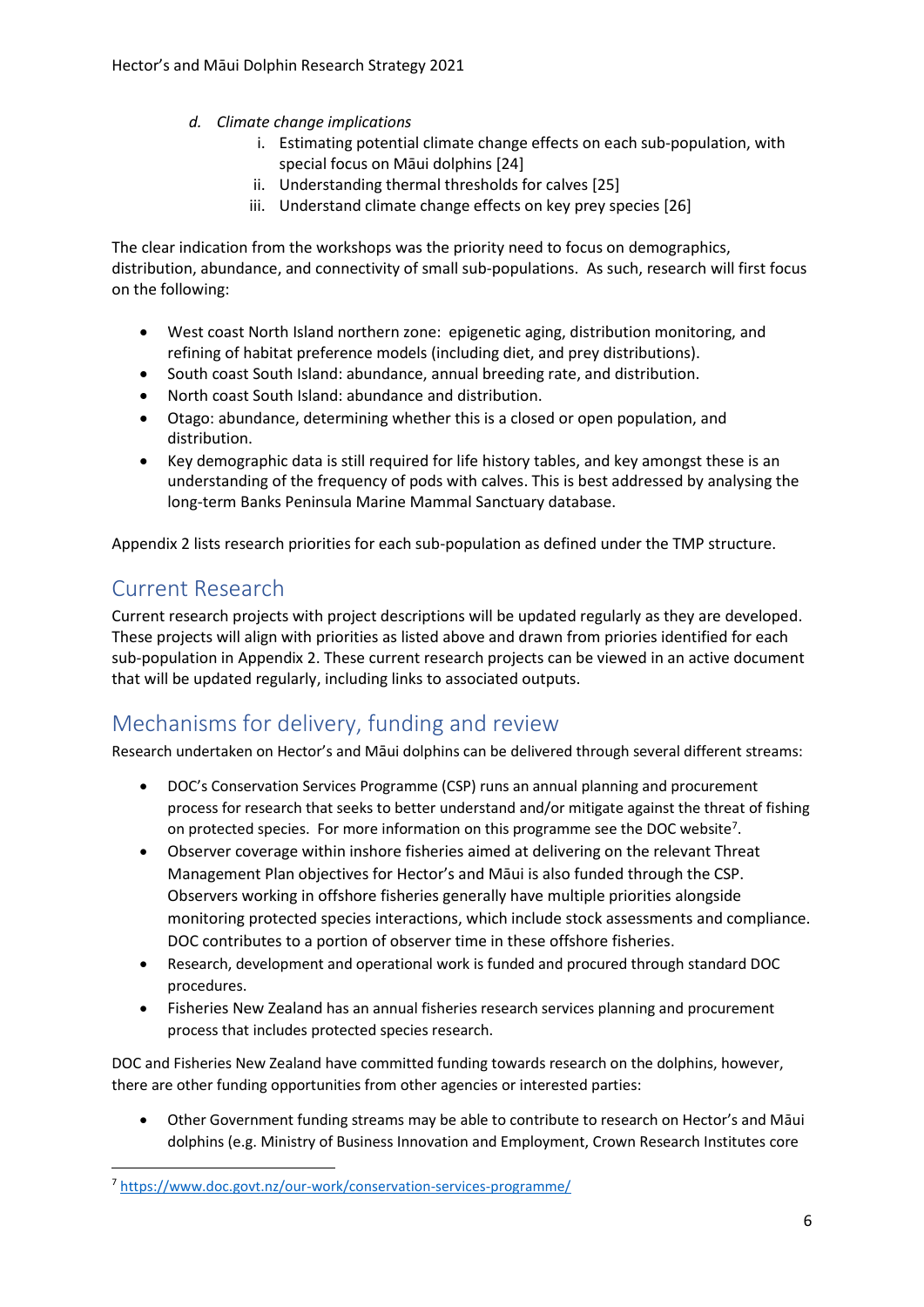funding, National Science Challenges, etc.), subject to demonstrating the relevance between the goals of the TMP and the requirements of these funding streams.

- Private foundations, non-governmental organisations, and industry organisations (e.g. tourism operators, fishing companies) may also wish to fund or co-fund designated projects, or undertake programmes that support the research objectives of this strategy. Universities also may run existing programmes or develop programmes that support this work, or part of it, where they may meet all or part of the cost. There will be an annual review of the research undertaken on Hector's and Māui dolphins, as well as a review of this research strategy.
- All research commissioned through DOC or MPI processes will be comprehensively peer reviewed by DOC's Conservation Services Programme Technical Working Group or MPI's Aquatic Environment Working Group. The same forums are offered to research commissioned through other funding streams and participation in these groups is encouraged for transparency and rigour.

### <span id="page-6-0"></span>References

Baker, C.S.; Steel, D.; Hamner, R.M.; Hickman, G.; Boren, L.; Arlidge, W.; Constantine, R. (2016). Estimating the abundance and effective population size of Māui dolphins using microsatellite genotypes in 2015–16, with retrospective matching to 2001–16. Department of Conservation, Auckland. 70 p.

Baker CS, Boren L, Childerhouse S, Constantine R, van Helden A, Lundquist D, Rayment W, Rolfe JR 2019. Conservation status of New Zealand marine mammals, 2019. New Zealand Threat Classification Series 29. Department of Conservation, Wellington. 18 p

MacKenzie, D.I.; Clement, D.M. (2014). Abundance and distribution of ECSI Hector's dolphin. New Zealand Aquatic Environment and Biodiversity Report No. 123. 79 p

MacKenzie, D.I.; Clement, D.M. (2016). Abundance and distribution of WCSI Hector's dolphin. New Zealand Aquatic Environment and Biodiversity Report No. 168. 67 p + supplemental material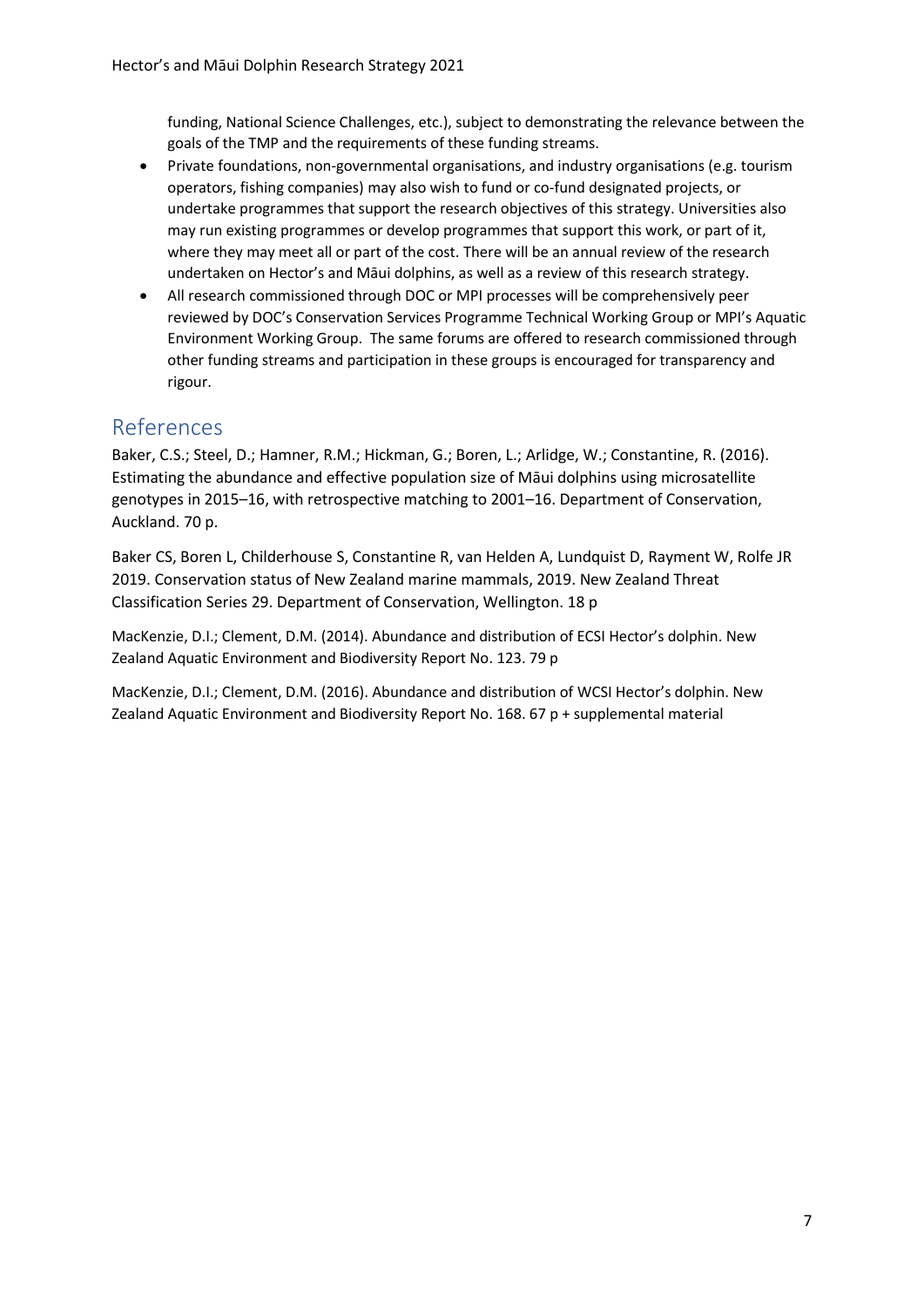## <span id="page-7-0"></span>Appendices

## <span id="page-7-1"></span>Appendix 1: List of priority research needs

| Ranking        | Research need                                                                                                                                                                                                                                                              | <b>Key Populations</b>                                                                                                                                                                                       |
|----------------|----------------------------------------------------------------------------------------------------------------------------------------------------------------------------------------------------------------------------------------------------------------------------|--------------------------------------------------------------------------------------------------------------------------------------------------------------------------------------------------------------|
| $\mathbf{1}$   | Demographic assessment of sub-populations: annual reproductive<br>rates, reproductive status, age and sex structure, and survival rates<br>- to assess the level of risk each population faces and monitor<br>population trajectory                                        | WCNI - northern Zone<br><b>ECSI-Banks Peninsula</b>                                                                                                                                                          |
| $\overline{2}$ | Determine distribution with particular focus on smaller sub-<br>populations and areas recognised as high risk or uncertain from the<br>Spatially Explicit Fisheries Risk Assessment SEFRA. Understanding<br>temporal and spatial variability in key populations            | WCNI - northern Zone<br>NCSI-Golden & Tasman<br>Bays<br>NCSI-Marlborough<br>Sounds<br>ECSI-Cloudy Bay<br>ECSI-Otago<br>SCSI-Te Waewae Bay                                                                    |
| 3              | Estimated total population size and annual rates of population<br>growth or decline for key populations                                                                                                                                                                    | WCNI - northern Zone<br>NCSI-Golden & Tasman<br>Bays<br>NCSI - Marlborough<br>Sounds<br>ECSI-Banks Peninsula<br>ECSI - Otago<br>SCSI-Te Waewae Bay                                                           |
| 4              | Improving estimates of bycatch rates using data with better spatial<br>and temporal coverage                                                                                                                                                                               | <b>ECSI - Timaru</b>                                                                                                                                                                                         |
| 5              | Understanding offshore distribution                                                                                                                                                                                                                                        | WCNI - northern zone<br>NCSI-Golden & Tasman<br>Bays<br>NCSI-Marlborough<br>Sounds<br>ECSI-Cloudy Bay<br>ECSI-Otago<br>SCSI-Te Waewae Bay                                                                    |
| 6              | Improve existing distribution modelling from the TMP risk<br>assessment                                                                                                                                                                                                    | WCNI - northern zone<br>SCSI - Porpoise Bay                                                                                                                                                                  |
| 7              | Better understand cryptic mortality rates                                                                                                                                                                                                                                  | ECSI - Kaikoura<br>ECSI-Timaru                                                                                                                                                                               |
| 8              | Understanding transmission pathways and population level risk<br>from Brucella and Tuberculosis. The effects of Brucellosis on<br>reproductive output, as this appears to affect reproductive females.<br>And Investigate the potential for full-screen health assessments | WCNI - northern zone<br>WCNI - southern zone<br><b>ECNI</b><br>NCSI-Golden & Tasman<br>Bays<br>NCSI-Marlborough<br>Sounds<br>ECSI-Cloudy Bay<br>ECSI - Kaikoura<br>ECSI - Pegasus Bay and<br>Banks Peninsula |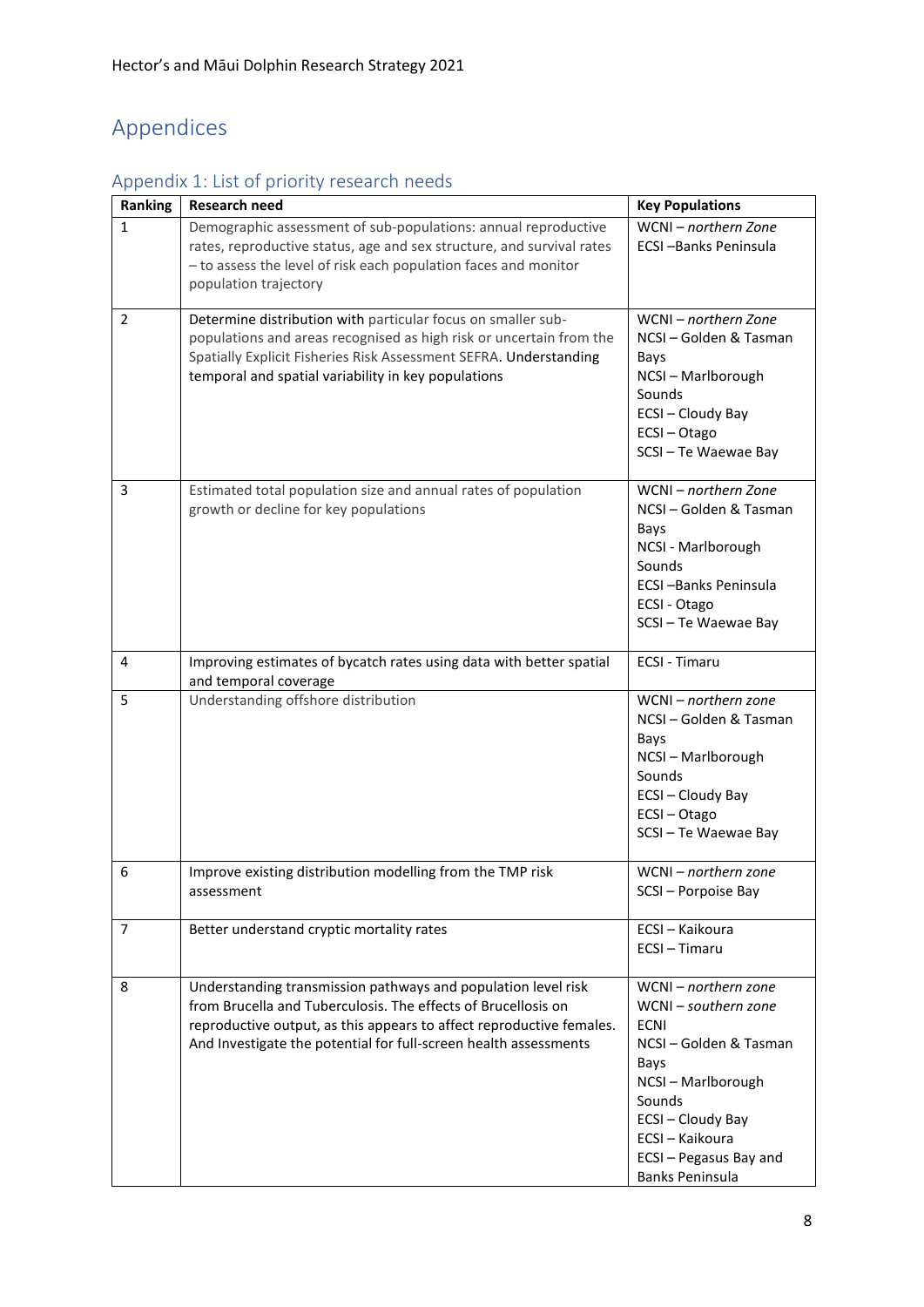|    |                                                                                                                                                                                  | ECSI-Timaru<br>ECSI-Otago<br>SCSI-Porpoise Bay<br>SCSI-Te Waewae Bay<br>WCSI - Karamea North<br><b>WCSI</b>                                                                     |
|----|----------------------------------------------------------------------------------------------------------------------------------------------------------------------------------|---------------------------------------------------------------------------------------------------------------------------------------------------------------------------------|
| 9  | Understanding factors influencing connectivity/dispersal between<br>subpopulations                                                                                               | NCSI-Golden & Tasman<br>Bays<br>NCSI-Marlborough<br>Sounds<br>ECSI-Cloudy Bay<br>ECSI - Otago<br>SCSI-Porpoise Bay                                                              |
| 10 | Estimating bycatch from recreational, cultural and illegal fishing                                                                                                               | $WCNI - northern zone$                                                                                                                                                          |
| 11 | Reconciling population estimates from different methods and<br>techniques, to understand and potentially correct for inherent<br>biases when using each method                   | ECSI-Cloudy Bay<br>ECSI - Kaikoura                                                                                                                                              |
| 12 | Understanding dolphin diet and the seasonal/temporal distribution<br>of prey                                                                                                     | WCNI - northern zone<br>NCSI-Golden & Tasman<br>Bays<br>SCSI-Porpoise Bay<br>SCSI-Te Waewae Bay<br><b>WCSI</b>                                                                  |
| 13 | Addressing the seasonal disparity in carcass collection and assessing<br>for more cryptic causes of death during the winter period                                               | WCNI - northern zone                                                                                                                                                            |
| 14 | Understanding Genetic population structure which may influence<br>the population resilience and therefore population viability, and<br>changes in genetic diversity through time | WCNI - northern zone<br>NCSI-Golden & Tasman<br>Bays<br>NCSI-Marlborough<br>Sounds<br>ECSI-Cloudy Bay<br>ECSI-Timaru<br>ECSI-Otago<br>SCSI-Porpoise Bay<br>WCSI - Karamea North |
| 15 | Understanding genetic relationships and connectivity of adjacent<br>Hector's dolphin populations.                                                                                | WCNI - northern zone<br>NCSI-Golden & Tasman<br>Bays<br>NCSI-Marlborough<br>Sounds<br>ECSI-Cloudy Bay<br>ECSI-Timaru<br>ECSI-Otago<br>SCSI-Porpoise Bay<br>WCSI - Karamea North |
| 16 | Understanding factors that influence trawl capture                                                                                                                               | ECSI-Timaru                                                                                                                                                                     |
| 17 | Understanding how dolphins are using the water column                                                                                                                            | ECSI - Kaikoura                                                                                                                                                                 |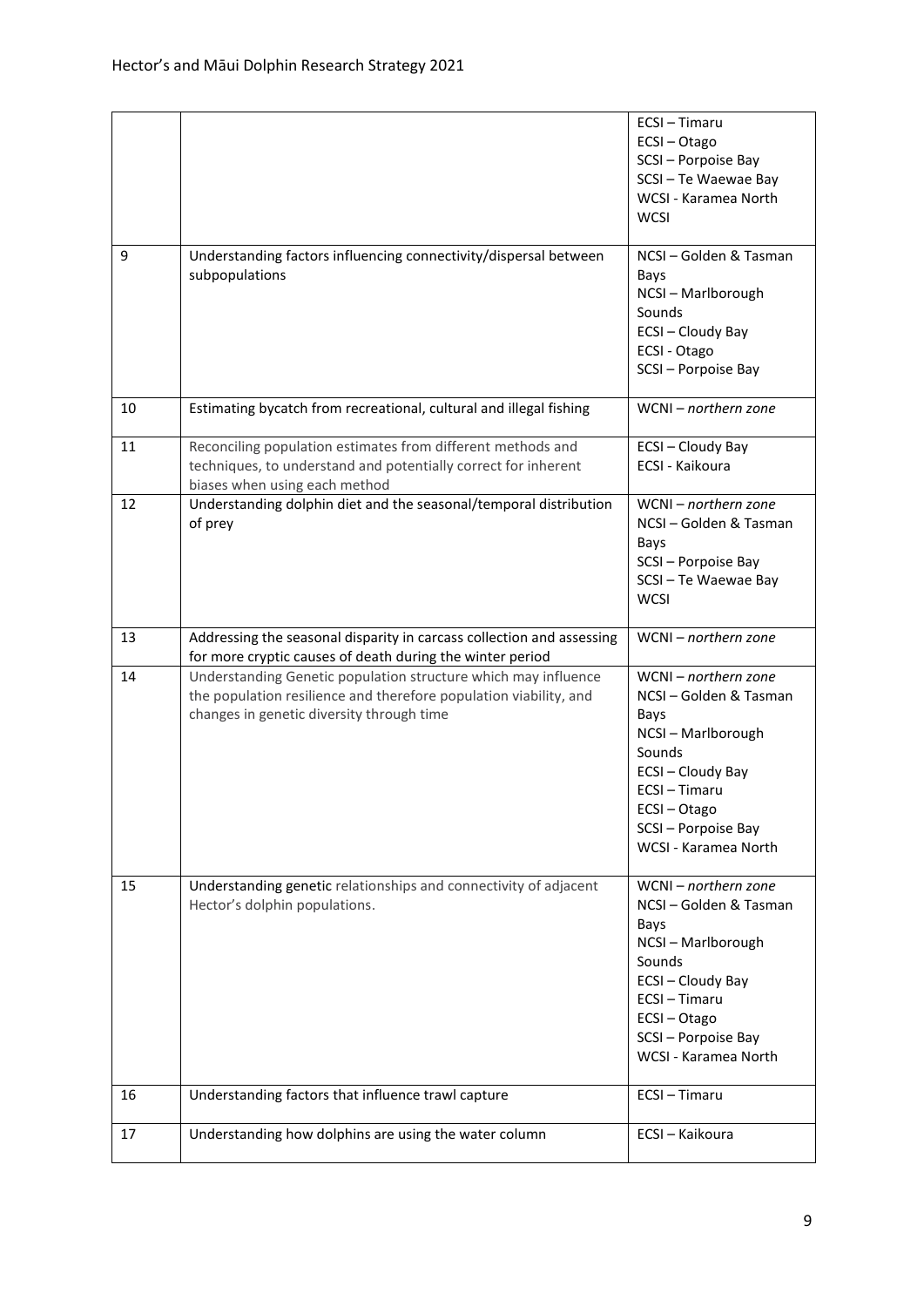$\overline{\phantom{a}}$ 

| 18 | Understanding the sub-lethal effects of noise and the suitability of<br>existing regulations                                                                     | Not dependent on sub-<br>population                                       |
|----|------------------------------------------------------------------------------------------------------------------------------------------------------------------|---------------------------------------------------------------------------|
| 19 | Understanding diel movements and -foraging behaviour                                                                                                             | WCNI - northern zone<br>NCSI – Marlborough<br>Sounds<br>ECSI - Cloudy Bay |
| 20 | Understanding the distribution and genetics of ephemeral<br>populations e.g. ECNI                                                                                | WCNI – southern zone<br><b>ECNI</b>                                       |
| 21 | Understanding how the dolphins are interacting with different<br>fisheries. Fine scale behaviour around fishing gear, vessels, and<br>different fisheries types. | ECSI – Kaikoura<br><b>ECSI - Timaru</b>                                   |
| 22 | Are ECNI dolphins a remnant population or new immigrants?                                                                                                        | <b>ECNI</b>                                                               |
| 23 | Understanding what factors within turbidity are driving distribution.                                                                                            |                                                                           |
| 24 | Estimating potential climate change effects on each sub-population,<br>with special focus on Māui dolphins and understanding thermal<br>thresholds for calves    | <b>ECSI-Banks Peninsula</b>                                               |
| 25 | Understand climate change effects on key prey species                                                                                                            | ECSI-Banks Peninsula<br>SCSI-Te Waewae Bay                                |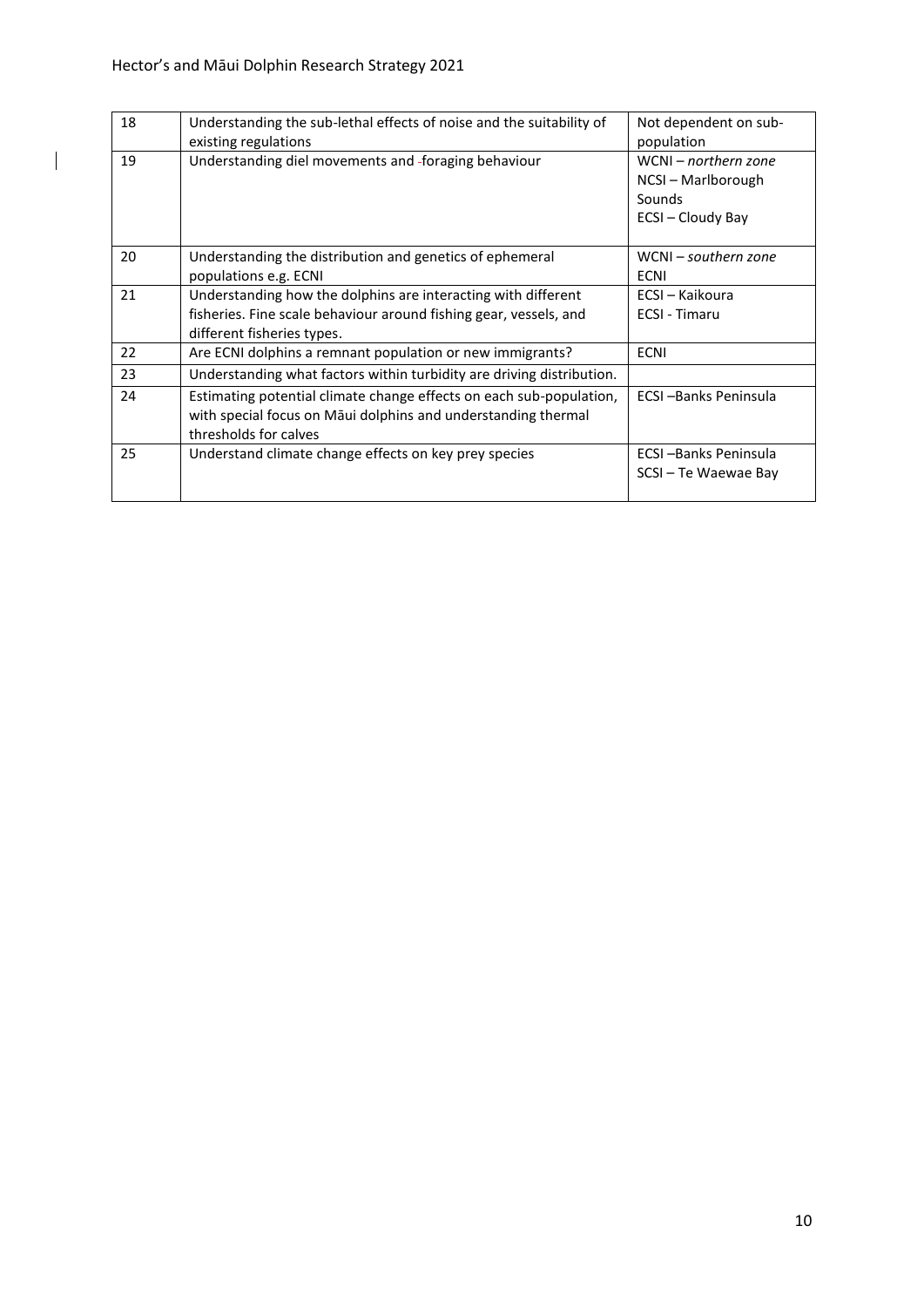## <span id="page-10-0"></span>Appendix 2: Research priorities by sub-population

| Population            | <b>Research need</b>                                | <b>Potential Approaches</b>                                        | <b>Theme [Priority]</b>                |
|-----------------------|-----------------------------------------------------|--------------------------------------------------------------------|----------------------------------------|
| <b>WCNI</b>           | Age structure                                       | Epigenetic aging from biopsy                                       | 1.a.i[1]                               |
| northern              | Reproduction                                        | Analysis of historical field observation,                          | 1.a.i[1]                               |
| zone                  |                                                     | coupled with epigenetic aging                                      |                                        |
|                       | Genetic population                                  | Genetic analysis of existing samples                               | 1.a.ii [14], 1.a.iii [15]              |
|                       | structure and                                       | and from biopsy                                                    |                                        |
|                       | connectivity                                        |                                                                    |                                        |
|                       | Distribution                                        | Acoustic monitoring and drone<br>survey. Refine habitat preference | 1.b.i.1[2], 1.b.i.2 [5],<br>1.b.i.5[6] |
|                       |                                                     | models.                                                            |                                        |
|                       | Abundance                                           | Genetic capture-recapture, drone                                   | 1.c.i $[3]$                            |
|                       |                                                     | survey programme                                                   |                                        |
|                       | Behaviour/movement                                  | Drone                                                              | 2.a [5], 2.d [19]                      |
|                       | Diet                                                | Isotope analysis from biopsy. DNA                                  | 2.b [12]                               |
|                       |                                                     | analysis of contents of alimentary                                 |                                        |
|                       |                                                     | canal.                                                             |                                        |
|                       | Prey distribution                                   | Fish trap/ prey surveys/ analysis of                               | 1.b.5 [6], 2.b.[12]                    |
|                       |                                                     | fishery and survey data.                                           |                                        |
|                       | Estimating levels of<br>recreational, cultural, and |                                                                    | 3.a.iii [10]                           |
|                       | illegal fisheries by-catch                          |                                                                    |                                        |
|                       | <b>Disease</b>                                      | Necropsy of recovered carcasses.                                   | 3.b.i,ii,iii [8], 3.b.iv [13]          |
|                       |                                                     | Beach surveys                                                      |                                        |
| <b>WCNI</b>           | Genetics                                            | Opportunistic biopsy                                               | 1.b.6 [20]                             |
| southern              | Distribution                                        | Citizen science - sightings                                        | 1.b.i.6 [20]                           |
| zone                  | <b>Disease</b>                                      | Necropsy of recovered carcasses                                    | 3.b.i,ii,iii [8]                       |
| <b>ECNI</b>           | Genetics                                            | Opportunistic biopsy                                               | 1.b.6 [20]                             |
|                       | Distribution                                        | Citizen science - sightings                                        | 1.b.6 [20]                             |
|                       | <b>Disease</b>                                      | Necropsy of recovered carcasses                                    | 3.b.i,ii,iii [8]                       |
| NCSI Golden           | <b>Distribution and Genetics</b>                    | Targeted and opportunistic biopsy                                  | 1.a.ii [14], 1.a.iii [15],             |
| and Tasman            |                                                     | programmes                                                         | 1.b.i.1 [2], 1.b.i.2 [5]               |
| Bays                  | Abundance                                           | Boat-based and drone surveys                                       | 1.c.i $[3]$                            |
|                       | Connectivity                                        | Acoustic monitoring                                                | 1.b.4 [9]                              |
|                       | Diet                                                | Isotope analysis from biopsy                                       | 2.b [12]                               |
|                       | <b>Disease</b>                                      | Necropsy of recovered carcasses                                    | 3.b.i,ii,iii [8]                       |
| <b>NCSI</b>           | Genetics                                            | Targeted and opportunistic biopsy                                  | 1.a.ii [14], 1.a.iii [15],             |
| Marlborough<br>Sounds |                                                     | programmes. Boat-based and drone<br>surveys                        | 1.b.i.1 [2], 1.b.i.2 [5]               |
|                       | Abundance                                           | Targeted and opportunistic biopsy                                  | 1.c.i $[3]$                            |
|                       |                                                     | programmes. Boat-based and drone                                   |                                        |
|                       |                                                     | surveys                                                            |                                        |
|                       | Distribution                                        | Boat-based and drone surveys. Citizen                              | 1.b.i.1 [2], 1.b.i.2 [5],              |
|                       |                                                     | science $-$ e.g. from tourism                                      | 2.d [19]                               |
|                       |                                                     | operations.                                                        |                                        |
|                       | Connectivity                                        | Genetics and Acoustic monitoring                                   | 1.a.ii [14], 1.a.iii [15],             |
|                       |                                                     |                                                                    | 1.b.4 [9]                              |
|                       | Diet                                                | Isotope analysis from biopsy                                       | 2.b [12]                               |
|                       | <b>Disease</b>                                      | Necropsy of recovered carcasses                                    | 3.b.i,ii,iii [8]                       |
|                       | Genetics                                            | Genetic analysis of existing samples                               | 1.a.ii [14], 1.a.iii [15]              |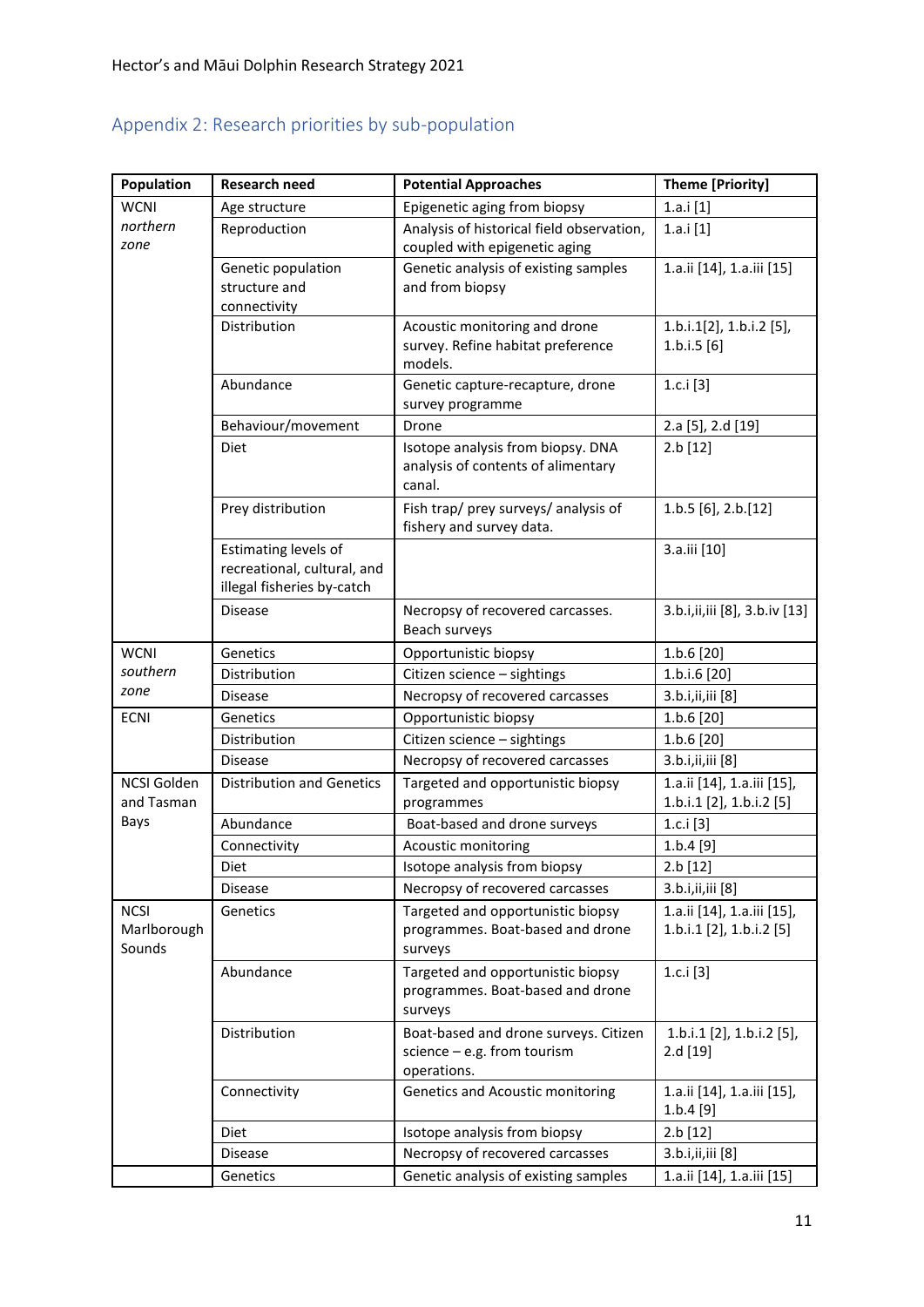|                                | Connectivity to<br>Marlborough Sounds                                                                | Acoustic monitoring                                                               | 1.b.i.1 [2], 1.b.i.2 [5]                    |
|--------------------------------|------------------------------------------------------------------------------------------------------|-----------------------------------------------------------------------------------|---------------------------------------------|
| <b>ECSI Cloudy</b>             | Distribution                                                                                         | Drone                                                                             | 1.b.i.1 $[2]$ , 1.b.i.2 $[5]$ ,<br>2.d [19] |
| Bay                            | Reconciling population<br>estimate methods                                                           | Analysis of data from previous studies.                                           | 1.c.ii [11]                                 |
|                                | <b>Disease</b>                                                                                       | Necropsy of recovered carcasses                                                   | 3.b.i,ii,iii [8]                            |
| ECSI<br>Kaikoura               | Reconciling population<br>estimate methods                                                           | Analysis of data from previous studies.                                           | 1.c.ii [11]                                 |
|                                | Diving behaviour                                                                                     | Acoustic tag?                                                                     | 2.c [17]                                    |
|                                | Presence and Behaviour<br>around set nets at depth<br>set, setting and hauling                       | Acoustic monitoring                                                               | 3.a.ii [7], 2.c [17], 3.a.v<br>$[21]$       |
|                                | Cryptic mortality                                                                                    | Acoustic and visual monitoring                                                    | 3.a.ii [7]                                  |
|                                | <b>Disease</b>                                                                                       | Necropsy of recovered carcasses                                                   | 3.b.i,ii,iii [8]                            |
| <b>ECSI Banks</b><br>Peninsula | Demographics-<br>frequency of pods with<br>calves                                                    | Analysis of long-term BPMMS dataset                                               | 1.a.i[1]                                    |
|                                | Demographic changes<br>with environmental<br>variables.                                              | Analysis of long-term datasets. Is<br>dependent on data from previous<br>question | 1.a.i [1], 3.d.ii [24],<br>3.d.iii [25]     |
|                                | Ongoing population<br>monitoring                                                                     | Visual surveys                                                                    | 1.c. $i$ [3]                                |
|                                | <b>Disease</b>                                                                                       | Necropsy of recovered carcasses                                                   | 3.b.i,ii,iii [8]                            |
| <b>ECSI Timaru</b>             | Genetics - how do they<br>relate to other ECSI open<br>or closed population                          | <b>Biopsy</b>                                                                     | 1.a.ii [14], 1.a.iii [15]                   |
|                                | Interaction with trawl<br>fisheries                                                                  | Acoustic and visual monitoring                                                    | 3.a.i [4], 3.a.iv [16],<br>3.a.v [22]       |
|                                | Cryptic mortality                                                                                    | Acoustic and visual monitoring                                                    | 3.a.ii [7]                                  |
|                                | <b>Disease</b>                                                                                       | Necropsy of recovered carcasses                                                   | 3.b.i,ii,iii [8]                            |
| <b>ECSI Otago</b>              | Abundance                                                                                            | Boat based visual survey                                                          | 1.c[3]                                      |
|                                | Offshore distribution                                                                                | Acoustic monitoring                                                               | 1.b.i.1 [2], 1.b.i.2 [5]                    |
|                                | Genetics – how do they<br>relate to other ECSI<br>populations and SCSI,<br>open or closed population | Biopsy                                                                            | 1.a.ii [14], 1.a.iii [15],<br>1.b.i.4 [9]   |
|                                | <b>Disease</b>                                                                                       | Necropsy of recovered carcasses                                                   | 3.b.i,ii,iii [8]                            |
| SCSI<br>Porpoise Bay           | Genetics                                                                                             | <b>Targeted Biopsy</b>                                                            | 1.a.ii [14], 1.a.iii [15],<br>1.b.i.4 [9]   |
|                                | Dolphin prey modelling                                                                               | Prey survey, modelling                                                            | 1.b.i.5 [6], 2.b [12]                       |
|                                | Diet                                                                                                 | Isotope analysis of biopsy                                                        | 2.b [12]                                    |
|                                | <b>Disease</b>                                                                                       | Necropsy of recovered carcasses                                                   | 3.b.i,ii,iii [8]                            |
| SCSI to Te                     | Winter Distribution                                                                                  | Drone survey, acoustic monitoring                                                 | 1.b.i.1 [2], 1.b.i.2 [5]                    |
| Waewae Bay                     | Abundance                                                                                            | Drone/aerial survey                                                               | 1.c.i $[3]$                                 |
|                                | Diet                                                                                                 | Biopsy/carcass Isotope?                                                           | 2.b [12]                                    |
|                                | Dolphin prey modelling                                                                               | Prey surveys                                                                      | 2.b [12], 3.d.iii [26]                      |
|                                | <b>Disease</b>                                                                                       | Necropsy of recovered carcasses                                                   | 3.b.i,ii,iii [8]                            |
| <b>WCSI</b><br>Karamea         | Genetic connectivity to<br>Golden Bay                                                                | Boat based biopsy sampling                                                        | 1.a.ii [14], 1.a.iii [15]                   |
| North                          | <b>Disease</b>                                                                                       | Necropsy of recovered carcasses                                                   | 3.b.i,ii,iii [8]                            |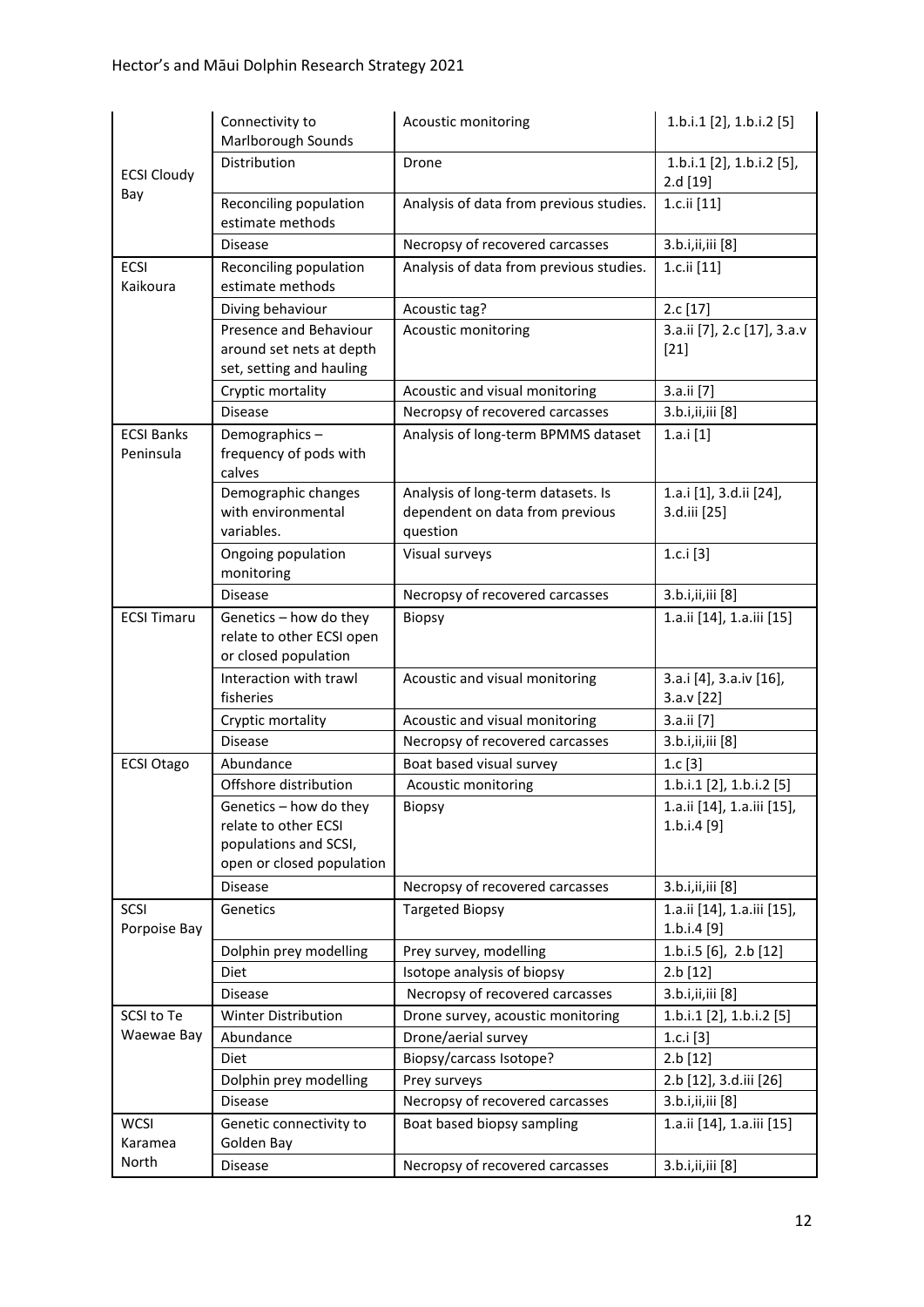#### Hector's and Māui Dolphin Research Strategy 2021

| <b>WCSI</b> | Diet?          | Isotope analysis from existing<br>samples? | $2.b$ [12]         |
|-------------|----------------|--------------------------------------------|--------------------|
|             | <b>Disease</b> | Necropsy of recovered carcasses            | 3.b.i, ii, iii [8] |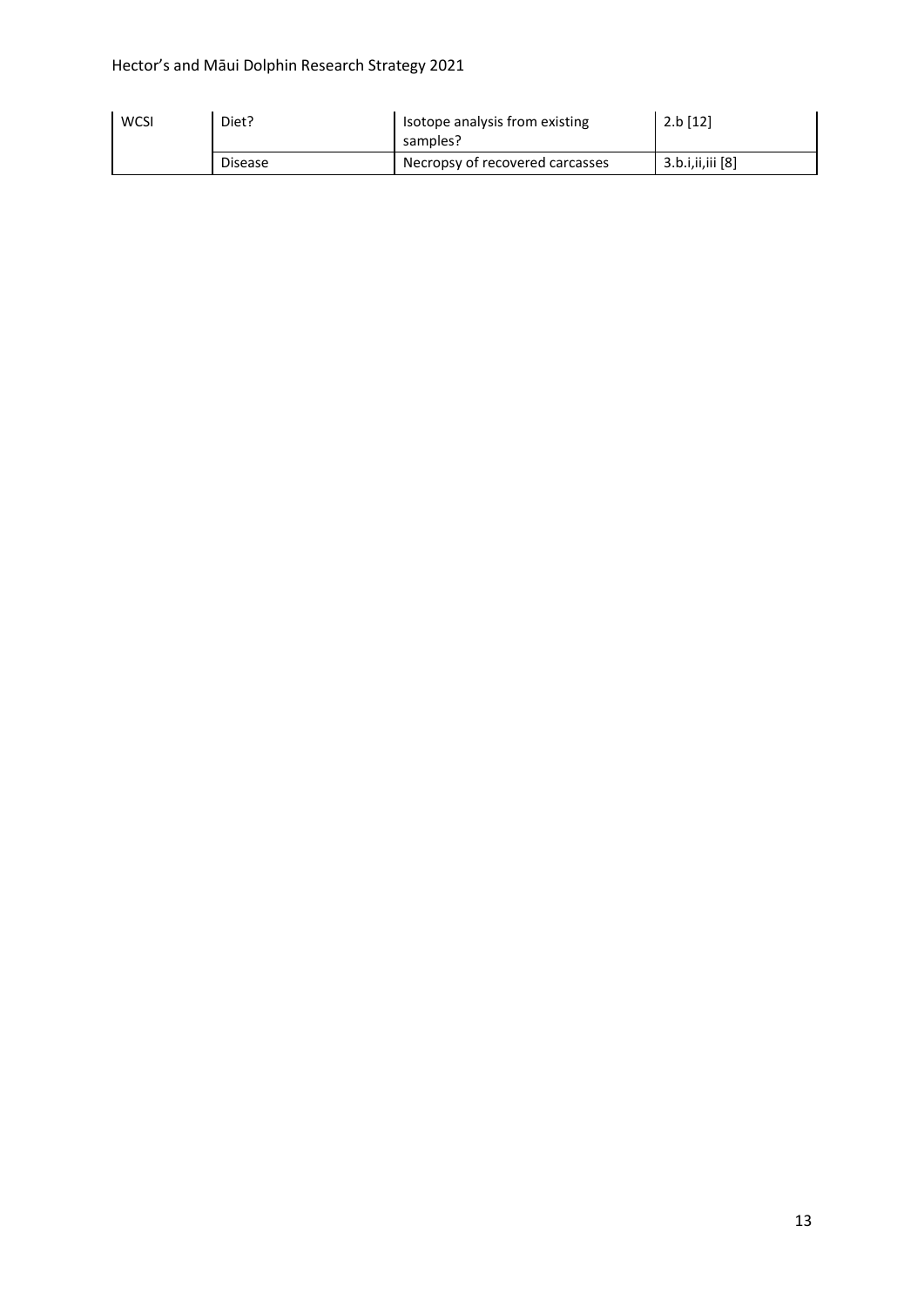#### <span id="page-13-0"></span>Appendix 3: The legislative framework

The table below lists legislative and policy frameworks guiding DOC and MPI in the development of the Hector's and Māui dolphin Threat Management Plan 2020.

| Legislative/policy<br>framework                                                                                                                          | <b>Guiding principle</b>                                                                                                                                                                                                                                                                                                                                                                                                                                                                                                                                                                                               | Relevant<br>agency                 |
|----------------------------------------------------------------------------------------------------------------------------------------------------------|------------------------------------------------------------------------------------------------------------------------------------------------------------------------------------------------------------------------------------------------------------------------------------------------------------------------------------------------------------------------------------------------------------------------------------------------------------------------------------------------------------------------------------------------------------------------------------------------------------------------|------------------------------------|
| The Wildlife Act 1953                                                                                                                                    | Provides for the protection of all absolutely protected wildlife throughout New<br>Zealand and New Zealand Fisheries Waters. This Act lays out wildlife that is<br>whole or partially protected and restricts hunting, killing or possession of wildlife<br>unless under specified conditions. It also gives the Minister of Conservation the<br>ability to designate Wildlife Sanctuaries within which specified activities can be<br>regulated or restricted.                                                                                                                                                        | <b>DOC</b>                         |
| <b>Marine Mammals</b><br>Protection Act 1978<br>(MMPA)                                                                                                   | To make provision for the protection, conservation and management of marine<br>mammals within New Zealand fisheries waters (the Territorial Sea and EEZ). Two<br>key tools within the MMPA are:<br>Marine Mammal Sanctuaries - an area designated by the Minister of                                                                                                                                                                                                                                                                                                                                                   | <b>DOC</b>                         |
|                                                                                                                                                          | Conservation within which specified activities can be regulated or<br>restricted.                                                                                                                                                                                                                                                                                                                                                                                                                                                                                                                                      |                                    |
|                                                                                                                                                          | Population Management Plans - a management plan that sets maximum<br>allowable human-induced mortality, and maximum allowable fishing-<br>related mortality.                                                                                                                                                                                                                                                                                                                                                                                                                                                           |                                    |
| Convention on<br>International Trade in<br><b>Endangered Species</b><br>(CITES) implemented<br>through Trade in<br><b>Endangered Species</b><br>Act 1989 | The object of this Act is to enable New Zealand to fulfil its obligations under the<br>Convention on International Trade in Endangered Species of Wild Fauna and<br>Flora and to promote the management, conservation, and protection of<br>endangered, threatened, and exploited species to further enhance the survival<br>of those species. Therefore, no person shall trade in any specimen of an<br>endangered, threatened, or exploited species into or from New Zealand,<br>unless under an appropriate permit or certificate. In addition, the Act gives the<br>Minister of Conservation the following powers: | <b>DOC</b>                         |
|                                                                                                                                                          | (a) to conduct research and investigations into and surveys of species in New<br>$Zealand -$<br>(i) that are, or are likely to become, threatened with extinction; or<br>(ii) the existence of which is likely to be affected, - by trade in specimens<br>of those species:                                                                                                                                                                                                                                                                                                                                            |                                    |
|                                                                                                                                                          | (b) to disseminate information relating to the import and export of endangered,<br>threatened, and exploited species.                                                                                                                                                                                                                                                                                                                                                                                                                                                                                                  |                                    |
| <b>Conservation Act</b><br>1987 (CA)                                                                                                                     | New Zealand's principle Act concerning the conservation of indigenous<br>biodiversity and promotes the conservation of New Zealand's natural and<br>historic resources. It sets out the functions of DOC and the management of<br>public conservation land in New Zealand.                                                                                                                                                                                                                                                                                                                                             | <b>DOC</b>                         |
| Resource                                                                                                                                                 | Part 2, Purpose and principles                                                                                                                                                                                                                                                                                                                                                                                                                                                                                                                                                                                         | MfE                                |
| Management Act<br>1991 (RMA)                                                                                                                             | . To promote the sustainable management of natural and physical resources<br>including safeguarding the life-supporting capacity of air, water, soil, and<br>ecosystems (s 5(b)).                                                                                                                                                                                                                                                                                                                                                                                                                                      | <b>DOC</b><br>Local<br>authorities |
|                                                                                                                                                          | . Recognise and provide forthe protection of areas of significant habitats of<br>indigenous fauna (s 6(c)).                                                                                                                                                                                                                                                                                                                                                                                                                                                                                                            |                                    |
|                                                                                                                                                          | • Have particular regard tointrinsic values of ecosystems (s 7(d)).                                                                                                                                                                                                                                                                                                                                                                                                                                                                                                                                                    |                                    |
|                                                                                                                                                          | <b>New Zealand Coastal Policy Statement (NZCPS)</b>                                                                                                                                                                                                                                                                                                                                                                                                                                                                                                                                                                    |                                    |
|                                                                                                                                                          | It is mandatory to have at least one in place at all times $(s 57(1)) - NZCPS 2010$ is                                                                                                                                                                                                                                                                                                                                                                                                                                                                                                                                 |                                    |
|                                                                                                                                                          | the current policy statement <sup>11</sup> .                                                                                                                                                                                                                                                                                                                                                                                                                                                                                                                                                                           |                                    |
|                                                                                                                                                          | • The Minister of Conservation is required to prepare, monitor, and review the<br>NZCPS.                                                                                                                                                                                                                                                                                                                                                                                                                                                                                                                               |                                    |
|                                                                                                                                                          | • The Minister of Conservation also approves regional coastal plans developed<br>by regional councils and unitary authorities.                                                                                                                                                                                                                                                                                                                                                                                                                                                                                         |                                    |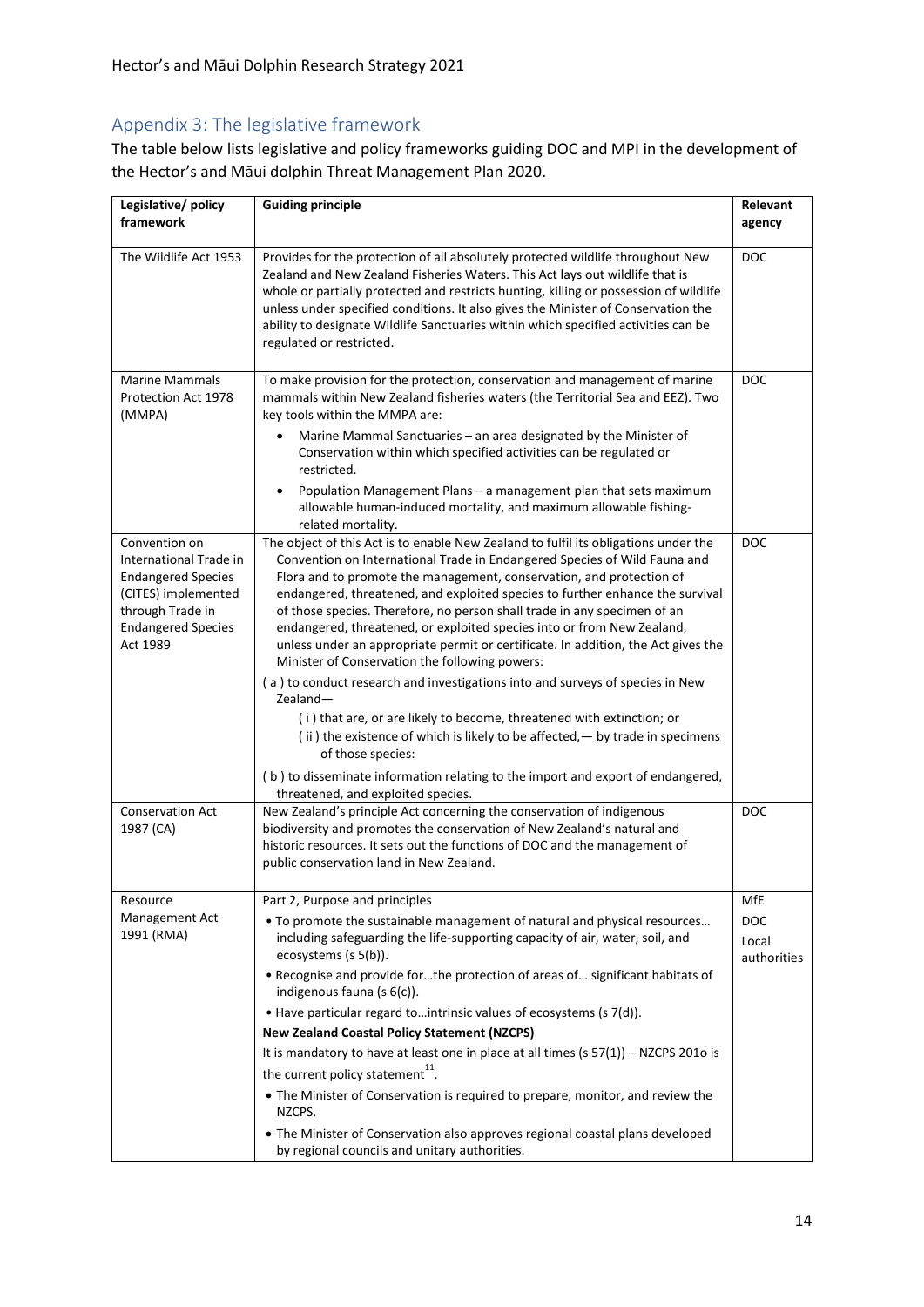|                                                                                          | • Local Authorities are required to give effect to the NZCPS in their Regional<br>Policy Statements, Regional Plans and District Plans (sections 62(3), 67(3)(b)<br>and 75(3)(b)). Local authorities must also have regard to the NZCPS when<br>assessing consent applications. (section $104(1)(b)(iv)$ )                                                                                                                                                                                                                                                                                                                                                                                                                                                                                     |                      |
|------------------------------------------------------------------------------------------|------------------------------------------------------------------------------------------------------------------------------------------------------------------------------------------------------------------------------------------------------------------------------------------------------------------------------------------------------------------------------------------------------------------------------------------------------------------------------------------------------------------------------------------------------------------------------------------------------------------------------------------------------------------------------------------------------------------------------------------------------------------------------------------------|----------------------|
|                                                                                          | • A number of policies within the NZCPS are relevant to the protection of Māui<br>dolphins (e.g.);                                                                                                                                                                                                                                                                                                                                                                                                                                                                                                                                                                                                                                                                                             |                      |
|                                                                                          | • Policy $7$ – Strategic planning                                                                                                                                                                                                                                                                                                                                                                                                                                                                                                                                                                                                                                                                                                                                                              |                      |
|                                                                                          | • Policy $11$ – Indigenous biological diversity                                                                                                                                                                                                                                                                                                                                                                                                                                                                                                                                                                                                                                                                                                                                                |                      |
|                                                                                          | • Policy 13 - Preservation of natural character                                                                                                                                                                                                                                                                                                                                                                                                                                                                                                                                                                                                                                                                                                                                                |                      |
|                                                                                          | • Policy 14 – Restoration of natural character                                                                                                                                                                                                                                                                                                                                                                                                                                                                                                                                                                                                                                                                                                                                                 |                      |
|                                                                                          | . Policy 21 - Enhancement of water quality                                                                                                                                                                                                                                                                                                                                                                                                                                                                                                                                                                                                                                                                                                                                                     |                      |
|                                                                                          | Local Authorities (Regional, Unitary, City and District) must give effect to the<br>NZCPS in their regional policy statements and plans.                                                                                                                                                                                                                                                                                                                                                                                                                                                                                                                                                                                                                                                       | Local<br>authorities |
|                                                                                          | Regional Coastal plans (mandatory in all regions) can:                                                                                                                                                                                                                                                                                                                                                                                                                                                                                                                                                                                                                                                                                                                                         |                      |
|                                                                                          | • Include objectives, policies and rules                                                                                                                                                                                                                                                                                                                                                                                                                                                                                                                                                                                                                                                                                                                                                       |                      |
|                                                                                          | • Can include spatial planning, e.g. zoning                                                                                                                                                                                                                                                                                                                                                                                                                                                                                                                                                                                                                                                                                                                                                    |                      |
| <b>Marine Mammals</b><br>Protection<br><b>Regulations 1992</b><br>(MMPR)                 | Provide a regulatory framework for behaviour around all marine mammals and a<br>permitting regime for commercial tourism.                                                                                                                                                                                                                                                                                                                                                                                                                                                                                                                                                                                                                                                                      | <b>DOC</b>           |
| The Fisheries Act                                                                        | • Purpose of the FA                                                                                                                                                                                                                                                                                                                                                                                                                                                                                                                                                                                                                                                                                                                                                                            | <b>MPI</b>           |
| 1996 (FA)                                                                                | • Environmental principles (section 9)                                                                                                                                                                                                                                                                                                                                                                                                                                                                                                                                                                                                                                                                                                                                                         |                      |
|                                                                                          | • Information principles (section 10)                                                                                                                                                                                                                                                                                                                                                                                                                                                                                                                                                                                                                                                                                                                                                          |                      |
|                                                                                          | • Sustainability measures (section 11)                                                                                                                                                                                                                                                                                                                                                                                                                                                                                                                                                                                                                                                                                                                                                         |                      |
|                                                                                          |                                                                                                                                                                                                                                                                                                                                                                                                                                                                                                                                                                                                                                                                                                                                                                                                |                      |
|                                                                                          | • Avoid, remedy or mitigate the effect of fishing-related mortality on any<br>protected species (section 15(2))                                                                                                                                                                                                                                                                                                                                                                                                                                                                                                                                                                                                                                                                                |                      |
| Te Mana o te Taiao -<br>Aotearoa New<br>Zealand Biodiversity<br>Strategy (ANZBS)<br>2020 | provides the overall strategic direction for biodiversity in Aotearoa New Zealand<br>for the next 30 years. It provides overarching direction and guidance to related<br>strategies and work programmes, of which the Hector's and Maui Dolphin TMP is<br>one.<br>Four of the five ANZBS outcomes align directly with the vision, goals and<br>objectives of the TMP:<br>Outcome 2: Indigenous species and their habitats across Aotearoa New<br>$\bullet$<br>Zealand and beyond are thriving.<br>Outcome 3: People's lives are enriched through their connection with<br>$\bullet$<br>nature.<br>Outcome 4: Treaty partners, whanau, hapu and iwi are exercising their<br>full role as rangatira and kaitiaki.<br>Outcome 5: Prosperity is intrinsically linked with a thriving biodiversity. | <b>DOC</b>           |
|                                                                                          |                                                                                                                                                                                                                                                                                                                                                                                                                                                                                                                                                                                                                                                                                                                                                                                                |                      |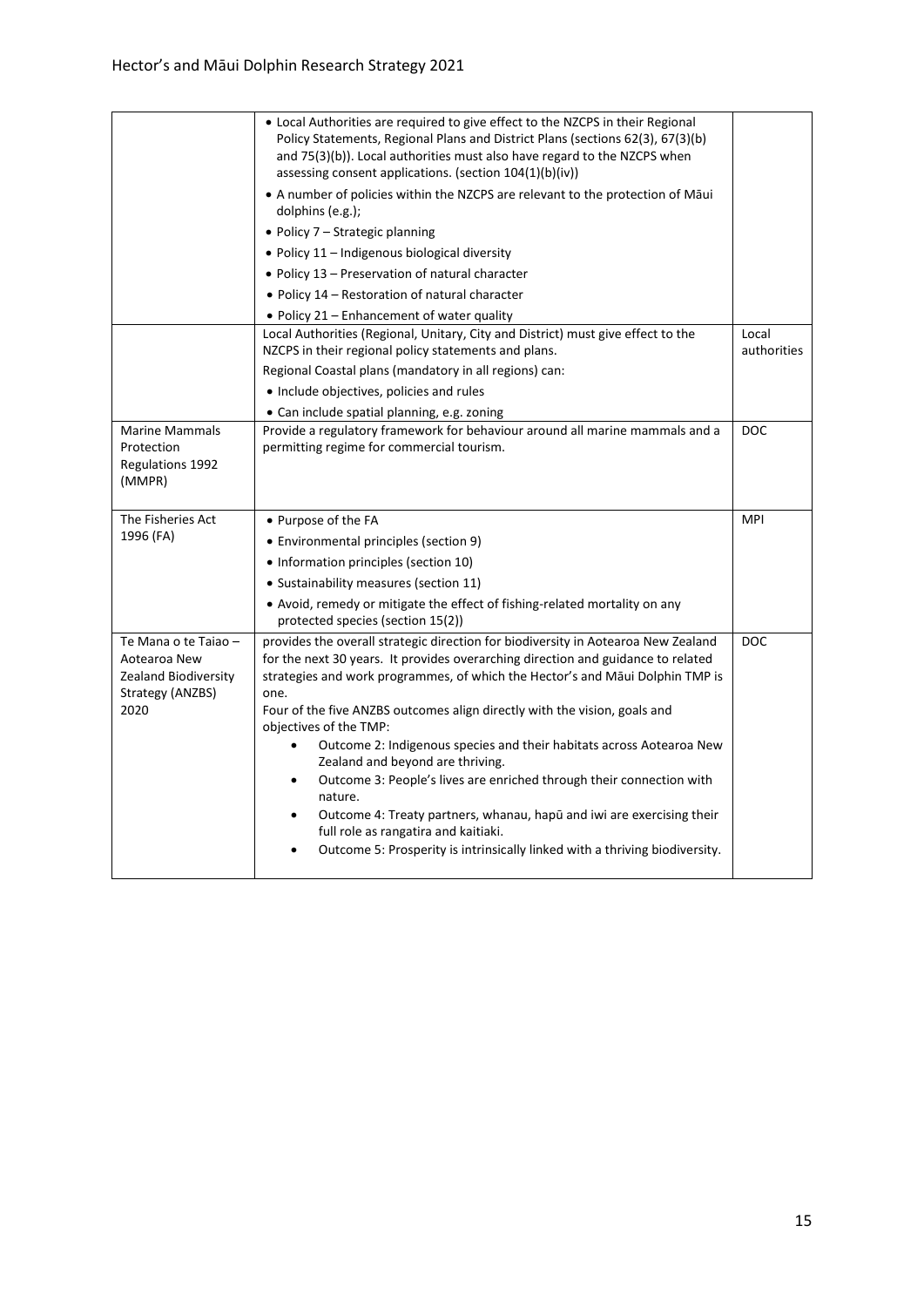

<span id="page-15-0"></span>Appendix 4: Maps of sub-population and local populations